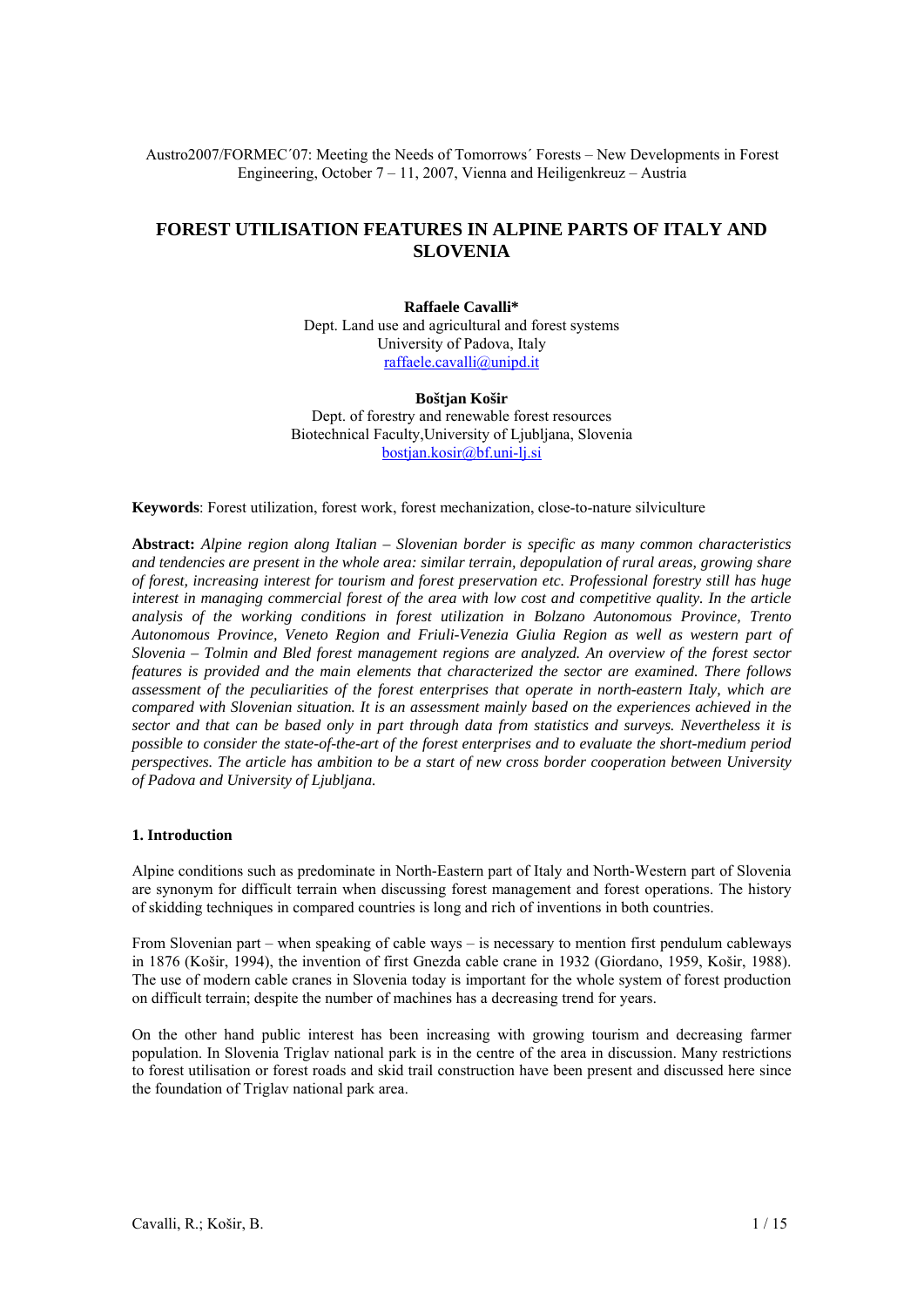The scope of this paper is to compare situation of forest operation and forest utilisation in the North-Eastern Italy and North-Western Slovenia. Main peculiarities are mentioned, as well as the need for more deep studies and cooperation in the future.

# **2. Forest and terrain**

#### **2.1 North-Eastern Italy**

The work in the forest utilization performed in Italy consists in the wood materially procurement from forest performing operations, often characterized by high risk of accidents and carried out under "difficult" working conditions (Cavalli, 2003). To understand the forest work peculiarities, as it is executed in a given situation, it is necessary first of all to define the environmental characteristics, analysing the main components that marks it. Referring these considerations to the study area (Bolzano Autonomous Province, Trento Autonomous Province, Veneto Region, Friuli-Venezia Giulia Region) it is possible to see (Table 1) how the incidence of the forest area on the provincial or regional total area passes from around 50% in Bolzano and Trento Autonomous Provinces to around 1/6 in Veneto Region. Nevertheless, considering the altimetrical position of the forest area, it is possible to notice how, in all the Provinces and Regions analyzed, the forests are mainly located in mountainous areas, with an average percentage equal to 90%. It is an important figure because it confirms that in North-eastern Italy the forest work is mainly performed on sloping terrain that affects the operational methods, the machinery, the road network requirement, the length of the working periods, the availability of manpower.

Also the forests features can characterised the forest work, especially if in relation to the commercial wood assortments that can be derived. Considering the data from Table 2, it is possible to see that, with the only exception of the Veneto Region, the high forest area is prevalent on the coppice one. In Veneto Region the contribute of the hilly and piedmont areas, in which the coppice forests are dominant, even if subjected to large interventions of conversion toward high forest, compensates for the contribute of the mountain areas in which high forest dominates.

A specific consideration should be done considering the spruce and fir area compared not with the total high forest area of the Provinces and Regions analyzed, but rather with the Italian forest area in which the above species are spread. The North-eastern Italy contributes for more than 70% to such forest area and consequently to the spruce and fir wood production.

|   |                             |               | Bolzano  | Trento   |         | Friuli- | North-       |
|---|-----------------------------|---------------|----------|----------|---------|---------|--------------|
|   | Feature                     |               | Autonom  | Autonom  | Veneto  | Venezia | eastern      |
|   |                             |               | ous      | ous      | Region  | Giulia  | <b>Italy</b> |
|   |                             |               | Province | Province |         | Region  |              |
| A | Forest area                 | ha            | 308844   | 323005   | 271885  | 184156  | 1087890      |
| B | Provincial or regional area | ha            | 740043   | 620687   | 1836400 | 784600  | 3981730      |
|   | A/B                         | $\frac{0}{0}$ | 41,7     | 52,0     | 14,8    | 23,5    | 0,27         |
|   | Forest area altimetrical    |               |          |          |         |         |              |
|   | distribution                |               |          |          |         |         |              |
| C | Mountain                    | ha            | 308844   | 323005   | 211603  | 135285  | 978737       |
| D | Hill                        | ha            | $\theta$ | $\theta$ | 45752   | 35348   | 81100        |
| E | Plain                       | ha            | $\Omega$ | $\theta$ | 14530   | 13523   | 28053        |
|   | C/A                         | $\frac{0}{0}$ | 100      | 100      | 77,8    | 73,5    | 90,0         |
|   | D/A                         | $\frac{0}{0}$ | $\theta$ | $\theta$ | 16,8    | 19,2    | 7,5          |
|   | E/A                         | $\frac{0}{0}$ | $\theta$ | $\theta$ | 5,3     | 7,3     | 2,6          |
|   |                             |               |          |          |         |         |              |

# **Table 1: Total forest area and altimetrical distribution**

Friuli-

**Table 2: Forest area per silvicultural system and forest utilization per silvicultural system and per** 

**year**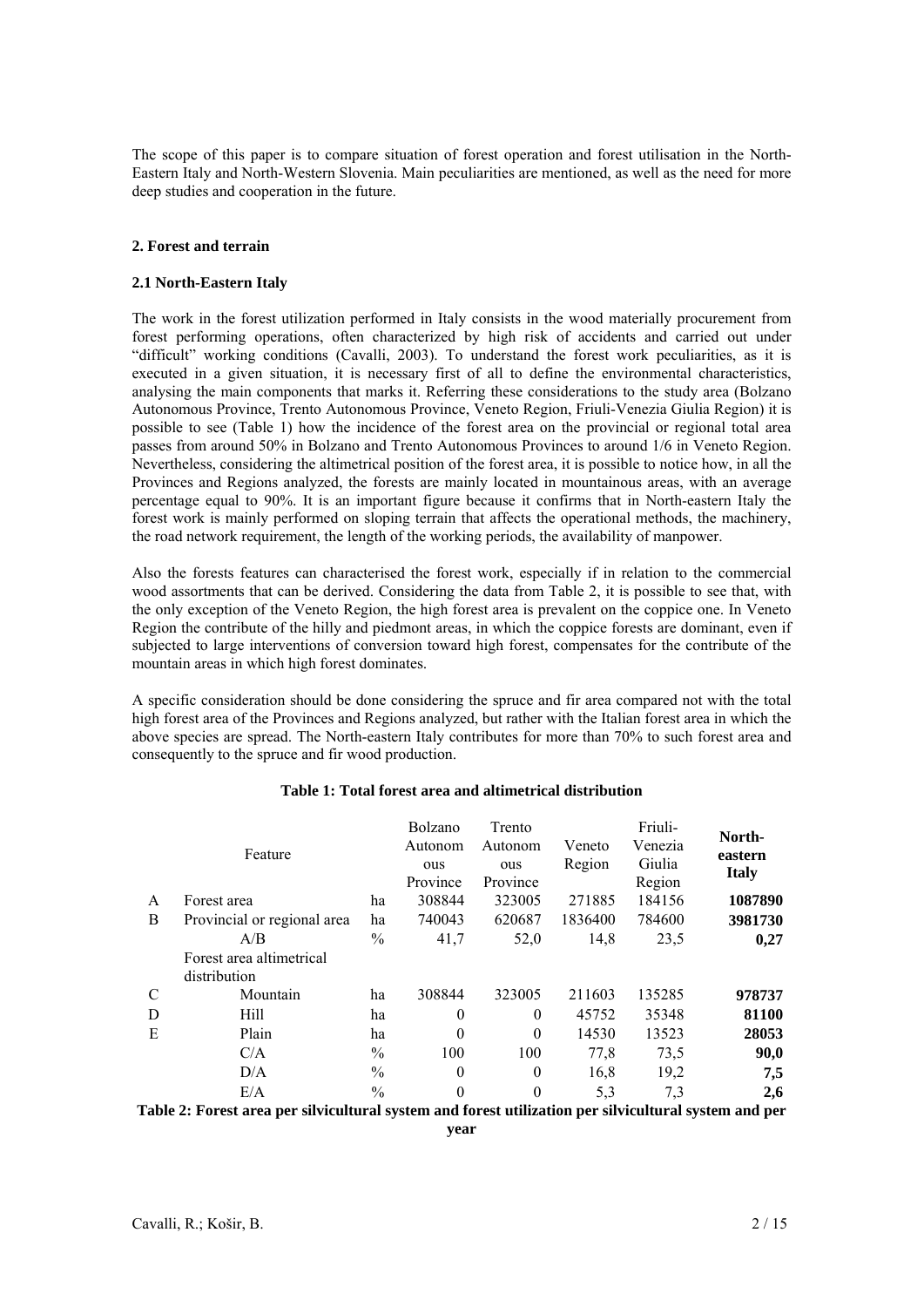|   | Feature                               |                    | Bolzano<br>Autonom<br>ous<br>Province | Trento<br>Autonom<br>ous<br>Province | Veneto<br>Region | Friuli-<br>Venezia<br>Giulia<br>Region | North-<br>eastern<br><b>Italy</b> |
|---|---------------------------------------|--------------------|---------------------------------------|--------------------------------------|------------------|----------------------------------------|-----------------------------------|
|   | Coppice forest area                   | ha                 | 17633                                 | 68968                                | 125084           | 62923                                  | 274608                            |
|   | High forest area                      | ha                 | 291211                                | 254037                               | 146757           | 121193                                 | 813198                            |
| A | Spruce and fir high<br>forest area    | ha                 | 55798                                 | 31195                                | 20809            | 10405                                  | 118207                            |
| B | Italian spruce and fir<br>forest area | ha                 |                                       |                                      |                  |                                        | 163419                            |
|   | A/B                                   | $\frac{0}{0}$      | 34,1                                  | 19,1                                 | 12,7             | 6,4                                    | 72,3                              |
|   | Forest utilization per year           |                    |                                       |                                      |                  |                                        |                                   |
|   | Coppice forest<br>High forest         | $m^3/y$<br>$m^3/y$ | 26488<br>597947                       | 17980<br>204410                      | 134705<br>123902 | 58836<br>135293                        | 238009<br>1061552                 |

Considering the volume of wood extracted per year from high forest and coppice forest, only Veneto Region shows a volume extracted from coppice forest larger than the one extracted from high forest. In the other Provinces and Regions the volume extracted from the high forest is quite larger than the one extracted from coppice forest. Further consideration can be derived considering the distribution of the forest area in relation to the property. It can be seen that in Veneto and Friuli-Venezia Giulia Regions the ratio between private and public property is around 50%, whereas in the two Autonomous Provinces the situation is quite different. In Trento Autonomous Province the public property is prevalent while in Bolzano Autonomous Province the private property is dominant. In the first one the public property (Municipalities, Province domain, valley communities) regards mainly the mountain conifer high forests and the private property is really split and limited to the deciduous forests in the piedmont area. In the latter the 67% of the forest area belong to private farms ("masi"); they are small forests, sometimes split, which are integrated in the farm economy (Provincia Autonoma di Bolzano, 2003). However they heavily contribute to the annual amount of wood extracted from the high forests, especially from the conifer ones.

#### **Table 3: Forest area per property category**

|   | Feature           |               | Bolzano<br>Autonom<br>ous<br>Province | Trento<br>Autonom<br>ous<br>Province | Veneto<br>Region | Friuli-<br>Venezia<br>Giulia<br>Region | North-<br>eastern<br><b>Italy</b> |
|---|-------------------|---------------|---------------------------------------|--------------------------------------|------------------|----------------------------------------|-----------------------------------|
| A | Forest area       | ha            | 308844                                | 323005                               | 271885           | 184156                                 | 1087890                           |
| В | State and Regions | ha            | 5523                                  | 7965                                 | 18664            | 23369                                  | 55521                             |
| C | Municipalities    | ha            | 88493                                 | 224104                               | 83577            | 76603                                  | 472777                            |
| D | Other Bodies      | ha            | 7187                                  | 12149                                | 30936            | 5642                                   | 55914                             |
| E | Private           | ha            | 207641                                | 78787                                | 132756           | 78542                                  | 497726                            |
|   | $(B+C+D)/A$       | $\%$          | 32,8                                  | 75,6                                 | 50,1             | 57,4                                   | 54,0                              |
|   | E/A               | $\frac{0}{0}$ | 67,2                                  | 24,4                                 | 49,9             | 42,6                                   | 46,0                              |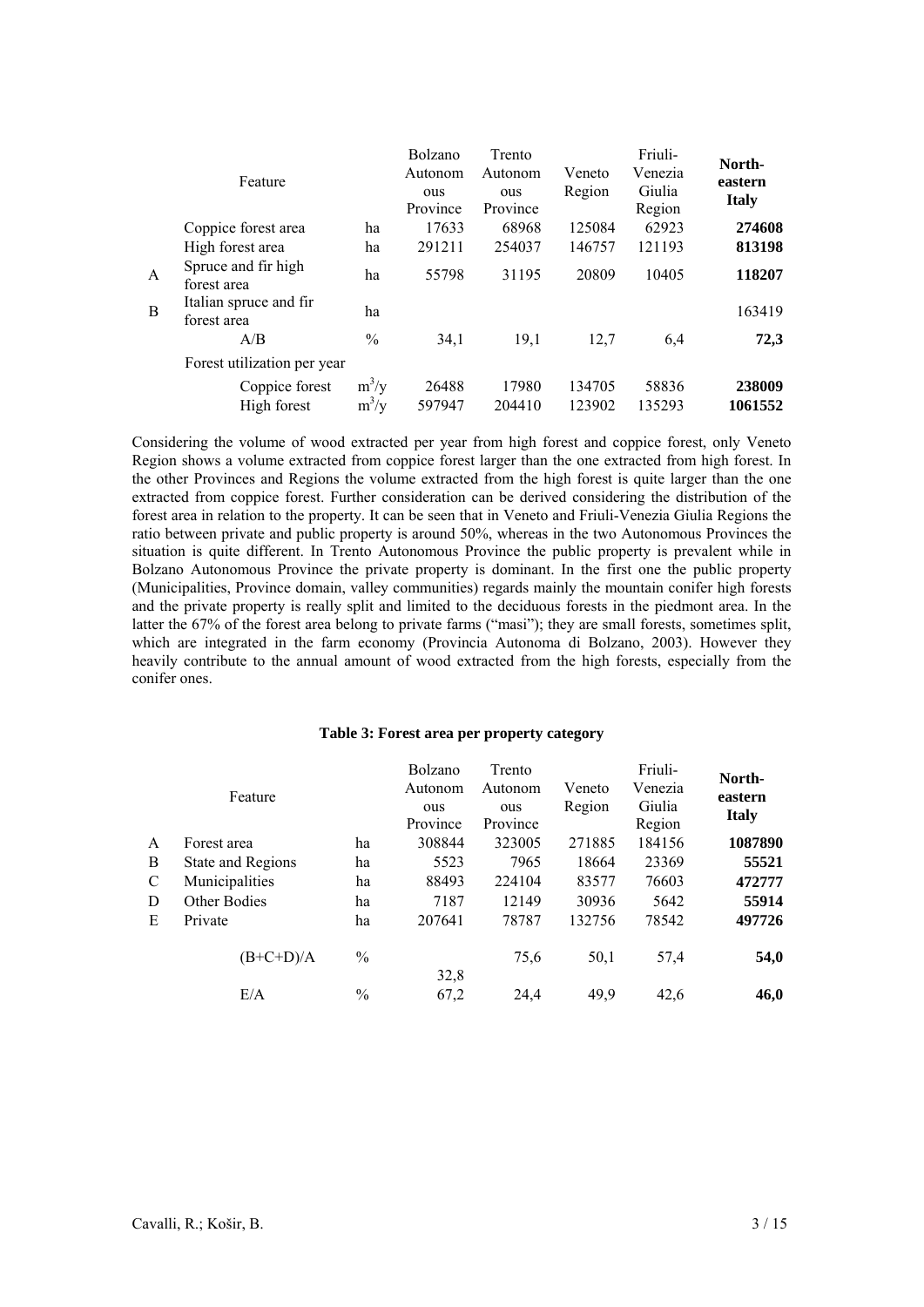# **2.2 North-Western Slovenia**

For Slovenian part of comparison we took some facts from the most North-western forest management regions Tolmin and Bled, where Alpine terrain predominates. This are also the regions where most of past and recent development of cable skidding has been present. The altitude of highest mountain peaks reaches 2864 m (Triglav) where timberline lays around 1800 m and commercial forest reach 1500 m above the sea level. Terrain has all characteristics of broken, undulate shapes with several high plateaus and deep alpine valleys with steep slopes. Many of the stands in the region have emphasized protection function, and many of them are excluded from normal forest production. Great part of Slovenian Alps is situated in Triglav National Park where forest production is limited as well as construction of forest roads and skid track. The forests in the whole region have emphasized general-beneficial functions as aesthetic, hydrological, climatic, tourism and others (Krč, 1996).

#### **Table 4: Total forest area and altimetrical distribution**

|   | Feature                                  |               | Tolmin   | <b>Bled</b> | <b>Total</b> |
|---|------------------------------------------|---------------|----------|-------------|--------------|
| A | Forest area                              | ha            | 138242   | 67498       | 205740       |
| B | Provincial or regional<br>area           | ha            | 222924   | 101566      | 324490       |
|   | A/B                                      | $\frac{0}{0}$ | 0,62     | 0,66        | 0,63         |
|   | Forest area altimetrical<br>distribution |               |          |             |              |
| C | Mountain                                 | ha            | 180568   | 76004       | 256572,44    |
| D | Hill                                     | ha            | $\theta$ | 10657       | 10657        |
| E | Plain                                    | ha            | 42356    | 14905       | 57260,56     |
|   | C/A                                      | $\frac{0}{0}$ | 0,81     | 0,75        | 0,79         |
|   | D/A                                      | $\frac{0}{0}$ | 0,00     | 0,10        | 0,03         |
|   | E/A                                      | $\frac{0}{0}$ | 0,19     | 0,15        | 0,18         |

Alpine terrain cannot be always defined as difficult one, as for the high mountains more or less flat plateaus, rich in forest, are typical also. Despite this, the Alpine area is the domain of difficult conditions, where terrain slope is only one obstacle, which is frequently combined with rockiness (Figure 1), cliffs and during the winter with abundance of the rainfall and deep snow cover.

Forest cover is also very diverse. On flat terrain (plateau) the growing stock can reach far than 500 m<sup>3</sup>/ha, while on the steep terrain growing stock per hectare can be very low. Prevailing tree species are beech and spruce, but mixed many times with larch, pine or silver fir. On difficult terrain the timber value is sometimes low, what puts additional strain to the economy of logging. Some forest areas on steep terrain are classified as protection forest and are not managed on usual way.

Slovenia is a land where private forest prevail (Košir, 1993a,b, Medved, 2000, 2003). In average the woodlots are extremely small, but in the mountains this rule is sometimes broken. The forest ownership can be here locally a little larger if speaking about the size of woodlot. State forest is usually better managed with greater growing stock and better structure of tree species.

Slovenia is a land where private forest prevail (Košir, 1993a,b, Medved, 2000, 2003). In average the woodlots are extremely small, but in the mountains this rule is sometimes broken. The forest ownership can be here locally a little larger if speaking about the size of woodlot. State forest is usually better managed with greater growing stock and better structure of tree species.

The owners' income dependency on forest production is also many times very weak. This is a reason why many forest owners are not interested and motivated to manage their forest property. Among the most urgent problems of private forest property is therefore poor equipment of forest owners and their knowledge of safety at work, as well as other aspects of forest woodlot management.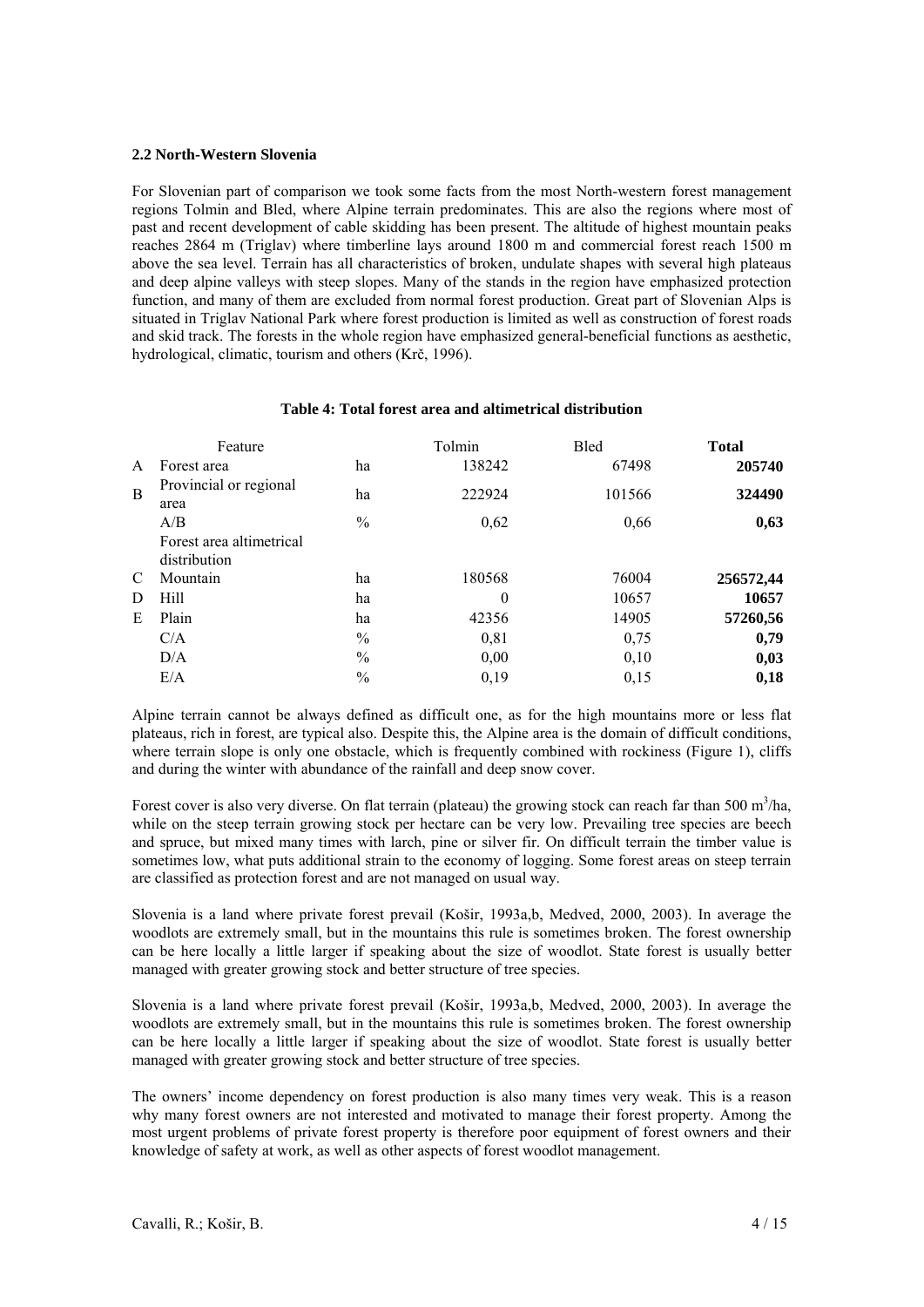

**Figure 1: Terrain roughness and inclination** 

# **Table 5: Forest area per property category**

|    | Feature           |               | Tolmin | <b>Bled</b> | <b>Total</b> |
|----|-------------------|---------------|--------|-------------|--------------|
| A  | Forest area       | ha            | 138242 | 67498       | 205740       |
| B  | State and Regions | ha            | 35501  | 27537       | 63038        |
| C  | Municipalities    | ha            | 18186  | 1112        | 19298        |
| D  | Other Bodies      | ha            |        | 2807        | 2807         |
| E. | Private           | ha            | 84555  | 36042       | 120597       |
|    | $(B+C+D)/A$       | $\frac{0}{0}$ | 0,39   | 0,47        | 0,41         |
|    | E/A               | $\frac{0}{0}$ | 0.61   | 0,53        | 0,59         |

# **Table 6: Ownership structure in NW Slovenia (regional forest management plans for Tolmin and Bled region, Medved, 2003)**

|                     | Tolmin            |                    | <b>Bled</b>       |               |  |
|---------------------|-------------------|--------------------|-------------------|---------------|--|
| Ownership structure | $%$ of the number | $%$ of the<br>area | $%$ of the number | % of the area |  |
| Less than 1 ha      | 68,0              | 14,8               | 42,9              | 5,0           |  |
| $1 - 5$ ha          | 25,4              | 37,3               | 39,3              | 27,4          |  |
| 5 - 10 ha           | 4,3               | 20,2               | 10,8              | 22,4          |  |
| $10 - 30$ ha        | 2,1               | 21,8               | 5,9               | 27,4          |  |
| 30 - 100 ha         | 0,2               | 5,5                | 1,0               | 14,2          |  |
| More than 100 ha    | 0.0               | 0.4                | 0.1               | 3,6           |  |
| Total               | 100,0             | 100,0              | 100,0             | 100,0         |  |

Backbone of the forest production is forest roads network. In Alpine conditions forest roads influence the logging technology and the economy of the whole forest production more strongly than in the flat lands. The average density of forest roads in North-western part of Slovenia is somewhere between 18 m/ha (Tolmin) and 24.m/ha (Bled). In the state forests, which are usually better preserved than the private one,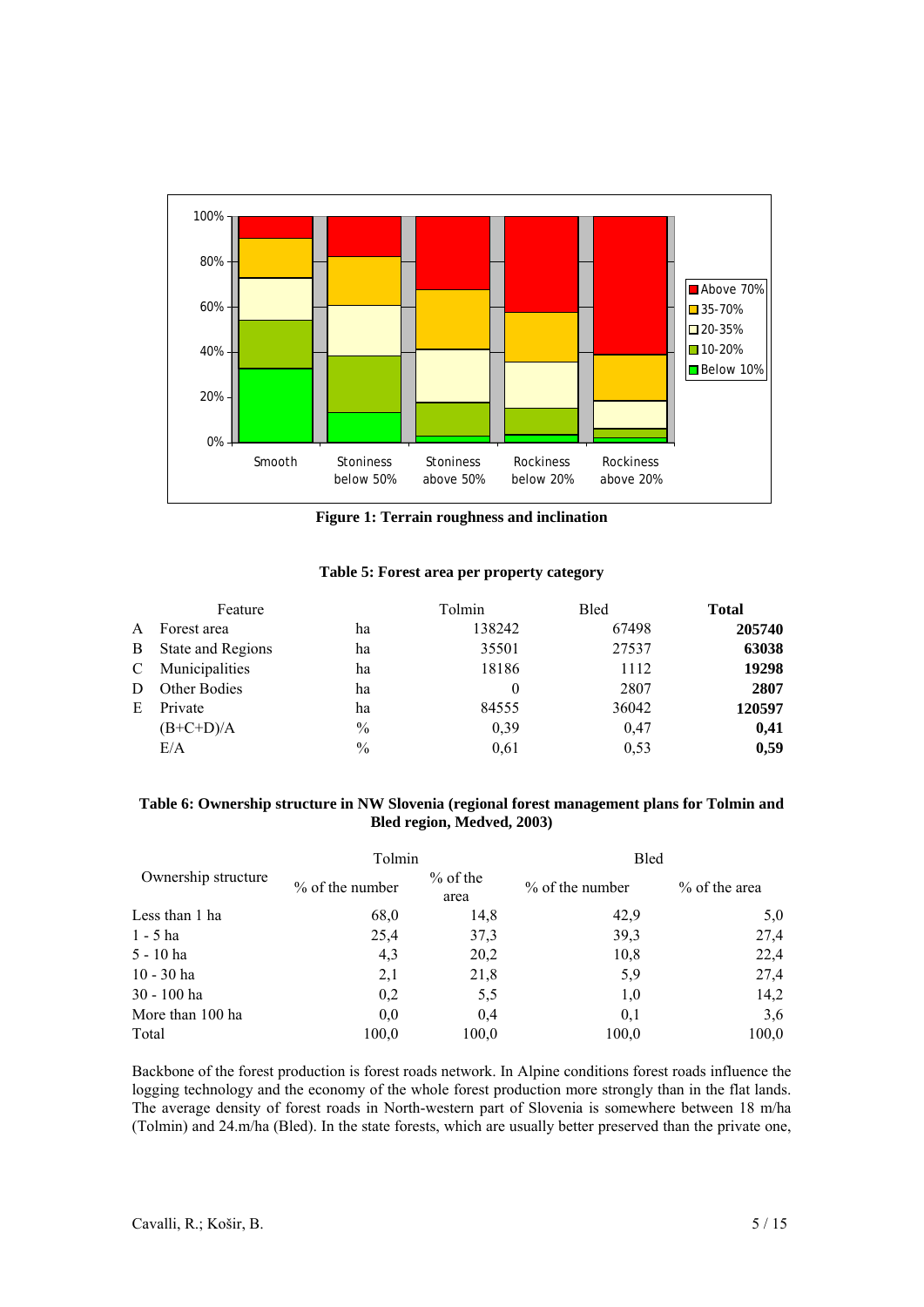the forest road density is normally higher and can reach more than 30 m/ha. This is important for the use of modern cable cranes as the machines must always be posted near the roadside.

# **3. Forest operations**

#### **3.1 Forest enterprises and human resources in North-Eastern Italy**

According to the situation analyzed in the introduction and considering the experiences carried out in the sector, also through surveys, it can be said, first of all, that the forest enterprises are mainly independent companies, because enterprises connected to sawmill are reducing by number, as consequence of the structural modifications that are affecting the sawmills. The prevailing legal status of the enterprise is the so called handicraft and the corporation types are less frequent, even the simple ones.

About the enterprises manpower it can be estimated that the ratio owners/workers is around 1/2.5 and the worker number per enterprise moves from 3 to 5 as an average. Very common is the engagement of seasonal workers who represent the 50% of the total workers. 50% of the seasonal workers come from non EU Countries, mainly from Eastern Europe Countries. This fact is quite common in the forest enterprises in Veneto Region and in Friuli-Venezia Giulia Region that are closer to the eastern border, but also in Trento Autonomous Province forest enterprises engage foreign workers, especially Romanians. The Romanian workers are recognized to be well adapted for the forest work and furthermore the communications is easier because the common origin of the Italian and Rumanian languages. Generally the most common employment methods are based on workers who introduced themselves to the enterprises or, especially for the workers coming from non EU Countries, on employed workers who recruit, on request of the employer, other workers among people from the same country. Sometimes the forest entrepreneur goes directly to the foreign country to recruit personally the workers.

About the training it must be considered that normally the forest entrepreneurs worked as employees in a forest enterprise or in a sawmill before starting with a business of their own; the employees on the contrary are trained on the field, acquiring experience through the contact with elder colleagues. This situation is partly linked to the peculiarities of the vocational training in the forest sector, which differ in the Provinces and Regions. In fact in Bolzano and Trento Autonomous Provinces the training courses are periodically organized by the Forest Services. The courses are arranged to satisfy different training levels and are addressed both to the workers and to the forest technicians. In Friuli-Venezia Giulia the training activity has been recently reorganized centred on the "Centro Servizi per le Foreste e le Attività della Montagna" (Services Centre for Forest and Mountain Activities), a facility able to organize both standing and travelling courses. In Veneto Region the training activity is rather lacking and limited to isolated initiatives, often addressed to the forest workers of the Regional bodies rather than to the forest enterprises.

The care of work safety appears to be rather variable in relation to the entrepreneurial ability and to the sensibility of the entrepreneur. In many enterprises, however, machinery and implements that satisfy the requirements of the present regulations; in great many of the enterprises the document of self-certification on risk evaluation about workers health is present and many enterprises are provided with the document on risk evaluation and safety protection. It must be appreciated that the last document has been produced in the languages spoken by the employees coming from countries that do not belong to EU at moment.

The methods of forest works management vary in relation to the wood utilized: conifer wood, broadleaves wood, firewood. 60-65% of the conifer wood is bought as standing trees by the forest enterprises that afterwards log and commercialize it; 35-40% of the conifer wood is cut on behalf of the forest owner or of the buyer of the standing trees. Spruce and fir are the prevailing species, representing around 80-85% of the utilized wood; larch and different pine species follow in relation to the area where the forest enterprise mainly operates.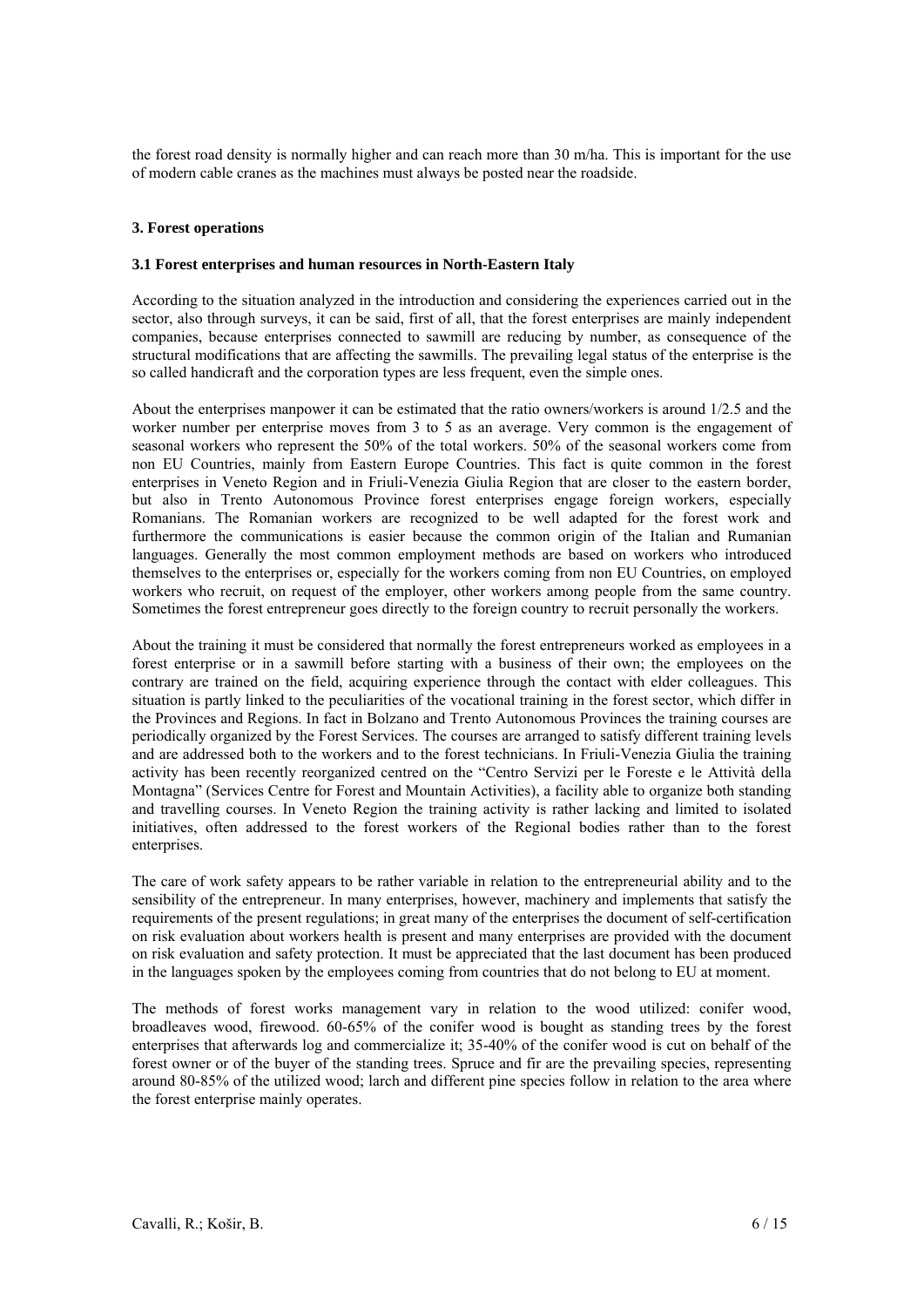90-95% of broadleaves wood is bought as standing trees by the forest enterprises that that afterwards log and market it; only 5-10% of the broadleaves wood is logged on behalf of the forest owner or of the buyer of the standing trees. The firewood is generally bought as standing trees by the forest enterprises, many of which are specialized in such a way to prepare the material for market it, also to the final customer.

Considering the wood assortments of conifer wood, 50% includes industrial wood, 35-40% packing wood and the remaining pulpwood. These are only mean estimations, which figures could be modified in relation to the area where the wood is produced. For broadleaves wood industrial assortments prevail, 80- 85%, followed by pulpwood, 10-15%,; the remaining consists in packing wood.

The yearly amount of utilized wood and the work productivity vary in relation to the forest typology in which the forest enterprises mostly operates: high forest and coppice forest. In conifer and broadleaves high forests 3.500-4.000 m<sup>3</sup>/year are harvested as average per enterprise with a daily productivity per worker equal to 2.75-3.5 m<sup>3</sup>. In coppice forests 1,000 t/year are harvested as average per enterprise with a daily productivity per worker equal to 1-1.2 t.

Taking into account the operations duration, the forest enterprises which mainly work in high forests operate 8.5-9 months/year, utilizing around 200 working days; the forest enterprises which work in coppice forests operate 8-8.5 months/year, utilizing around 180 working days.

The main work activity is devoted to forest utilization (75-80%), to forest improvement operations (clearing and thinning), (15-20%), to clearing of zones subject to power line and gas pipeline servitude and to utilization of riparian tree vegetation.

Beside the main work activity, the forest enterprises carry out other activities that are different and largely depend on enterprises structure and on entrepreneur's managing capability. A part from the cases where the forest entrepreneur is also a farmer and dedicates to farming the residual time from forest activity, other situations are frequent: the forest enterprise is dedicated to preparation and marketing of firewood, to materials transportation, to winter road maintenance works (snow ploughing and salt spreading), to forest road construction, to small in watershed management works. Some enterprises utilize cable crane based on sledge yarder for building of lifts in sky resorts and in materials transportation in difficult situations (power lines, bridges building).

Further considerations can be derived analysing the data on the forest road network and the forest enterprises (Table 4). The forest road network shows a great variation if the Autonomous Provinces and the two Regions are considered. It can be seen that from an average of 27 m/ha, in Bolzano and Trento Autonomous Provinces, the road network density decreases to an average of 14 m/ha in Veneto and Friuli-Venezia Giulia Regions. These are situations which above all are connected to the differences in topography of the forest areas. In Bolzano and Trento Autonomous Province, which forest areas are totally mountainous, the road network density assumes high values which are necessary for a rational exploitation of the forest resources. In Veneto and Friuli-Venezia Giulia Regions, where forest areas lay partly (around 1/5 of the total forest area) on hilly and less step terrain, the forest road network is less dense; nevertheless it is still lower than the optimum for the forest situation typical of those Regions (Bortoli, 1998).

#### **Table 7: Forest road network and forest enterprises**

| Feature             |      | Bolzano<br>Autonomous<br>Province | Trento<br>Autonomous<br>Province | Veneto<br>Region | Friuli-<br>Venezia<br>Giulia<br>Region | North-<br>eastern<br><b>Italy</b> |
|---------------------|------|-----------------------------------|----------------------------------|------------------|----------------------------------------|-----------------------------------|
| Forest road network | m/ha | 25                                | 29                               | 13               |                                        | <b>20,5</b>                       |
| Forest enterprises  |      |                                   |                                  |                  |                                        |                                   |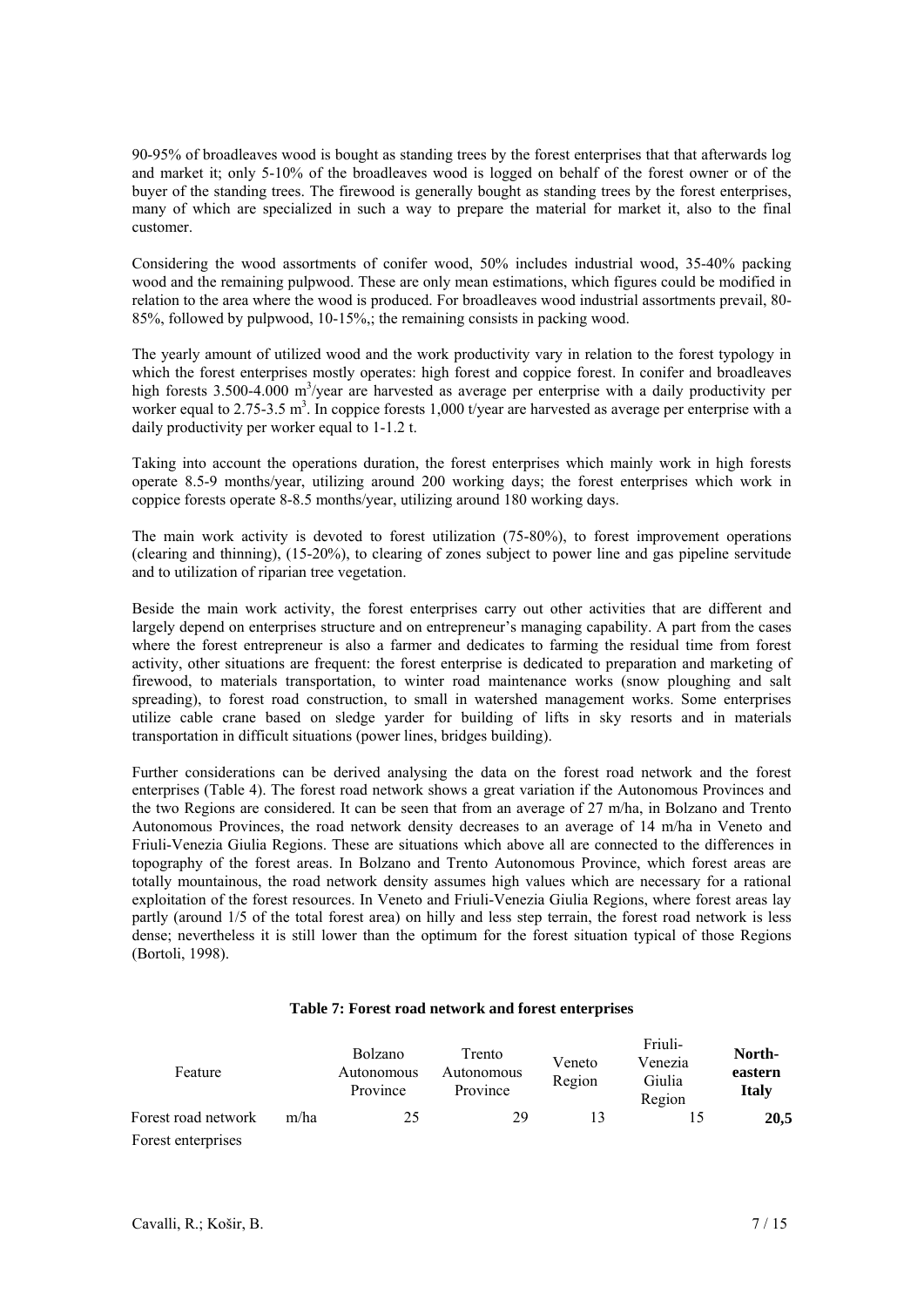| Enterprises | 11. | 40  |     |            |     | 349  |
|-------------|-----|-----|-----|------------|-----|------|
| Workers     |     | .30 | 269 | $34^\circ$ | 382 | 1015 |

The available data about the forest enterprises come out both from official sources (Friuli-Venezia Giulia Region, 2005) and from estimations (Giovannini, 2003; Schmiedhofer, 2004) and are used to try to define the weight of these productive units on the wood system. It can be estimated that in North-eastern Italy operate not less than 350 forest enterprises, with an utilization of around one thousand workers. It must be clarify that the figures does not include workers from the Public Administrations (Forest Service and Forests and Domain Provincial Agency in Bolzano Autonomous Province, Forest Service in Trento Autonomous Province, Regional Forest Services and Veneto Agricoltura Agency in Veneto Region, Silviculture and Forest Fire Fighting Service in Friuli-Venezia Giulia Region) which contribute performing interventions in the field of silviculture and territory maintenance, including forest utilization.

#### **3.2 Forest management principles and executioners of forest production in North-Western Slovenia**

By Slovenian Forest Act the forest owners are responsible for managing their forest. Public Forest Service was established with the same act. The successors of previous public forest enterprises have got concessions for forest harvesting within prescribed conditions and under different restrictions in state forests. These enterprises transformed in private share holding companies. A number of private entrepreneurs emerged during the last fifteen years, which are capable to perform any kind of forest operations in state (as subcontractors) and private forest. In private forest the predominant executioners are forest owners with the help of neighbours or hired workforce.

|                        |           | Tolmin    |           | <b>Bled</b>           |           | Total      |            |
|------------------------|-----------|-----------|-----------|-----------------------|-----------|------------|------------|
| Feature                | Softwood  | Hardwood  | Softwood  | Hardwood<br>$m^3/10y$ | Softwood  | Hardwood   | Total      |
| Total cut              | 1.166.719 | 2.765.152 | 1.385.759 | 375.053               | 5.692.683 | 10.218.647 | 15.911.330 |
| State and<br>Regions   | 427.868   | 593.425   | 585.986   | 60.635                | 1.667.914 | 2.907.960  | 4.575.874  |
| Municipaliti<br>es     | 75.002    | 170.184   | 5.714     | 2.201                 | 253.101   | 431.200    | 684.301    |
| Other<br><b>Bodies</b> |           |           | 35.764    | 9.600                 | 45.364    | 90.728     | 136.092    |
| Private                | 663.849   | 2.001.543 | 758.295   | 302.617               | 3.726.304 | 6.788.759  | 10.515.063 |

# **Table 8: Allowable 10 years cut in NW Slovenia**

The idea which has dominated in forest management in last half of the century is co-natural principle with recognition of multifunctional role of forest. Every part of the forest has general beneficial functions, but some of them can be suppressed by one, which is for particular part of the forest most important. That is valid also for commercial forest, where annual cut is prescribed in ten years forest management plans. For every cutting unit or compartment the silvicultural plan must be written by forest act. Selection cutting and thinning are predominate. Clear cuttings are forbidden by law. Final cuttings as a final stage of group even-aged forest is possible, but such cases have small areas. Average cut per hectare is small. There is always also the question of wind-break and snow- or ice-break wood. In average some  $10 - 30\%$  of the annual cut in state forest comes from unplanned cuttings. In some years this share can be much higher on places where local disaster occurs.

Professional forest operations in state forest are in the hands of concessionaires – one in Tolmin and one in Bled region. Concessionaires are successors of previously public owned forest enterprises, which have been transformed into share holding companies. Both companies are working under very different conditions. Along Italian border is a territory of SGG Tolmin forestry enterprise, where broadleaves predominates, over the Alpine ridge GG Bled perform harvesting on high plateaus with spruce forests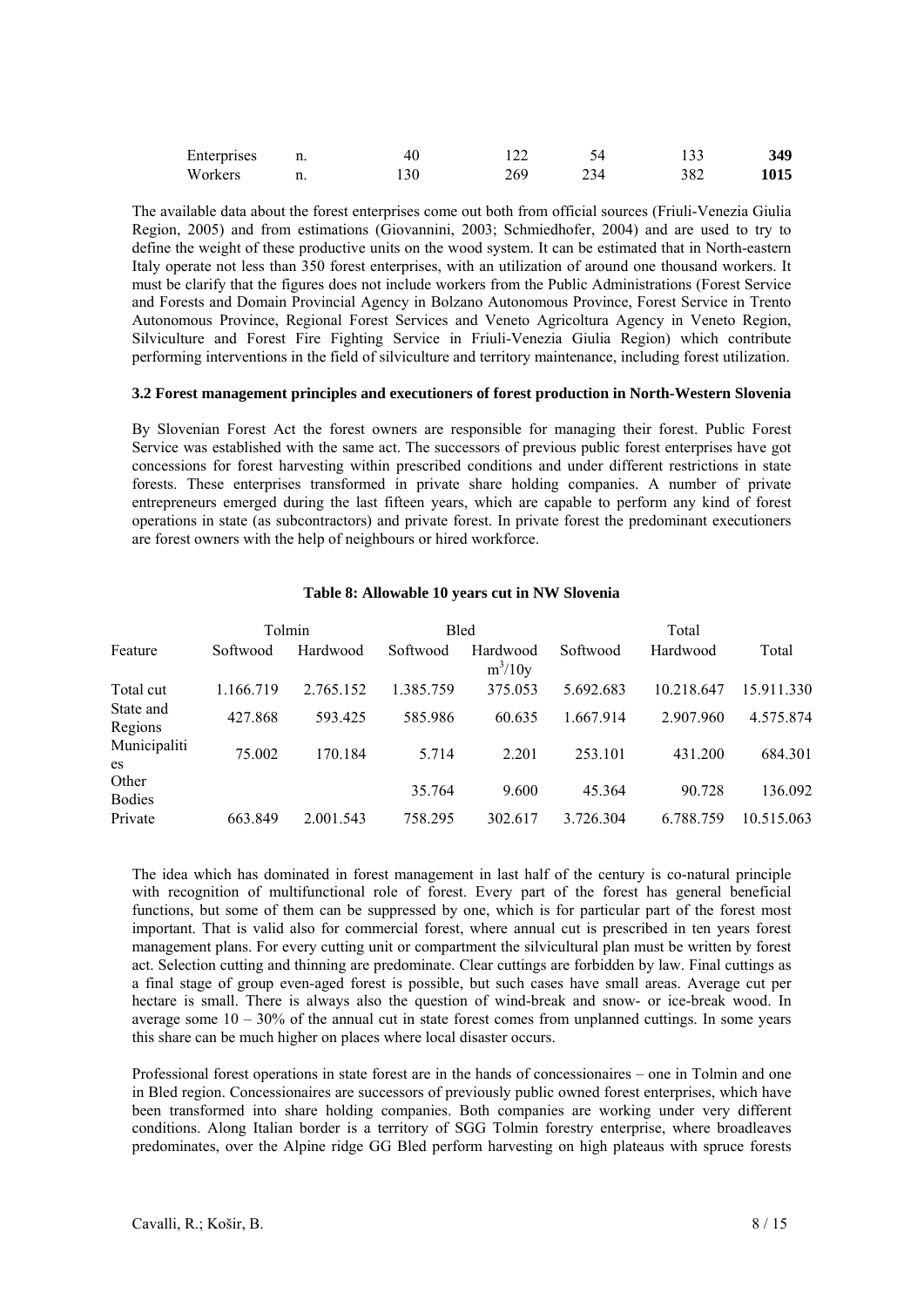and high timber quality. Number of workers is in permanent decrease and is now around 70 in SGG Tolmin and 120 in GG Bled forestry enterprise. Beside these two – the strongest – enterprises, one forestry co-operative is also performing forestry operations in limited extend. Several entrepreneurs are working as competitive individuals or in some kind of relation with stronger enterprises. All together not more than 50 workers are employed on this way.

Unprofessional part of forest work is in the hands of forest owners, who can work in their forest or in the forest of their neighbours without limitation and tax payment. Forest owners are poorly equipped with proper mechanisation and safety equipment (Medved, 2000). They are also not skilled workers and that is the reason of great risk and frequent injuries at work in private forests. It is also hard to estimate the number of forest owners who are interested for forest work and are really working in the forest.

# **3.3 Working systems and machinery in North-Eastern Italy**

The system that consists in felling and delimbing and cross cutting at stump (cut-to-length system) and logs terrestrial yarding (80%) and cable yarding (20%) is prevalent. Felling, delimbing and crosscutting are performed using chainsaw, while yarding is carried out through different ways in relation to the slope of the field and the road network density. Ground yarding is mainly performed with tractor and winch; tractors are mostly 4WD (80-85%) and crawler (15-20%) agricultural tractors, the winches being mounted (60%) and fixed (40%).

Aerial yarding is carried out by means of cable cranes based on sledge winch yarders and mobile tower yarders. The ratio between the two cable cranes moves between 50:50 and 60:40 in relation to the forest area. It is likely that in the next future the ratio will not change because the two cable cranes do not have competitive uses compared to the different operative features and especially in relation to the different length of the cable lines that can be set up.

In the last years work systems have been introduced that consider felling and partial delimbing and crosscutting at the stump, yarding and final delimbing and crosscutting at landing, or felling, yarding of the full tree and delimbing and crosscutting at landing. These systems are based on the processor, mounted or self-propelled, able to delimb and crosscut the stem, ground or cable yarded in relation to the size of the tree and to the slope of the logging area. At moment in Provinces and Regions of Northeastern Italy a number of 12 processors is estimated<sup>1</sup>: 5 processors are mounted on tractor, 6 are selfpropelled, based on crawled and wheeled excavators, one is coupled with a tower yarder mounted on a truck to compose a "*gebirgsharvester*". The rapidity of introduction of these machines and the opinions from the entrepreneurs allows that the system of processing trees at landing will grow in the future.

Considering the use of harvester for fully mechanized tree harvesting at moment six machines are operating<sup>1</sup>, four of them wheeled, one crawled and one hybrid. All six harvester work in heavy intensity cuts, on small and medium diameter trees; the wheeled harvester are able to move on slope up to 40%, the crawled one, equipped with the self levelling cab, can move on slope up to 60% and the hybrid one can work on sloping land up to 100% and more. Two of the four wheeled harvesters are linked to two forwarders for the wood transportation. Also in the case of the forwarder the interest of entrepreneurs is growing: in the study area seven forwarders are operating<sup>1</sup> and, with the exception of the two coupled with the harvesters, the other five are used for yarding and transportation of logs in semi-mechanized systems, in which they replace tractor with forest trailer.

# **3.4 Harvesting technologies in North-Western Slovenia**

In Slovenia cutting is performed mainly by chainsaw. Cut-to-length mechanised cutting has been in fast progress after 2000 and combination of cable crane and processor with tree method has also been introduced. Promotion of CTL technologies involves great efforts of researchers on the university and institute. Forestry companies and entrepreneurs are permanently investigating opportunities to invest into

-

<sup>1</sup> Estimate is based on Italian Author's information and on information kindly provided by Companies Euromach s.r.l., Greifenberg s.n.c., IMAI s.r.l. and Sicma di Tremea s.r.l.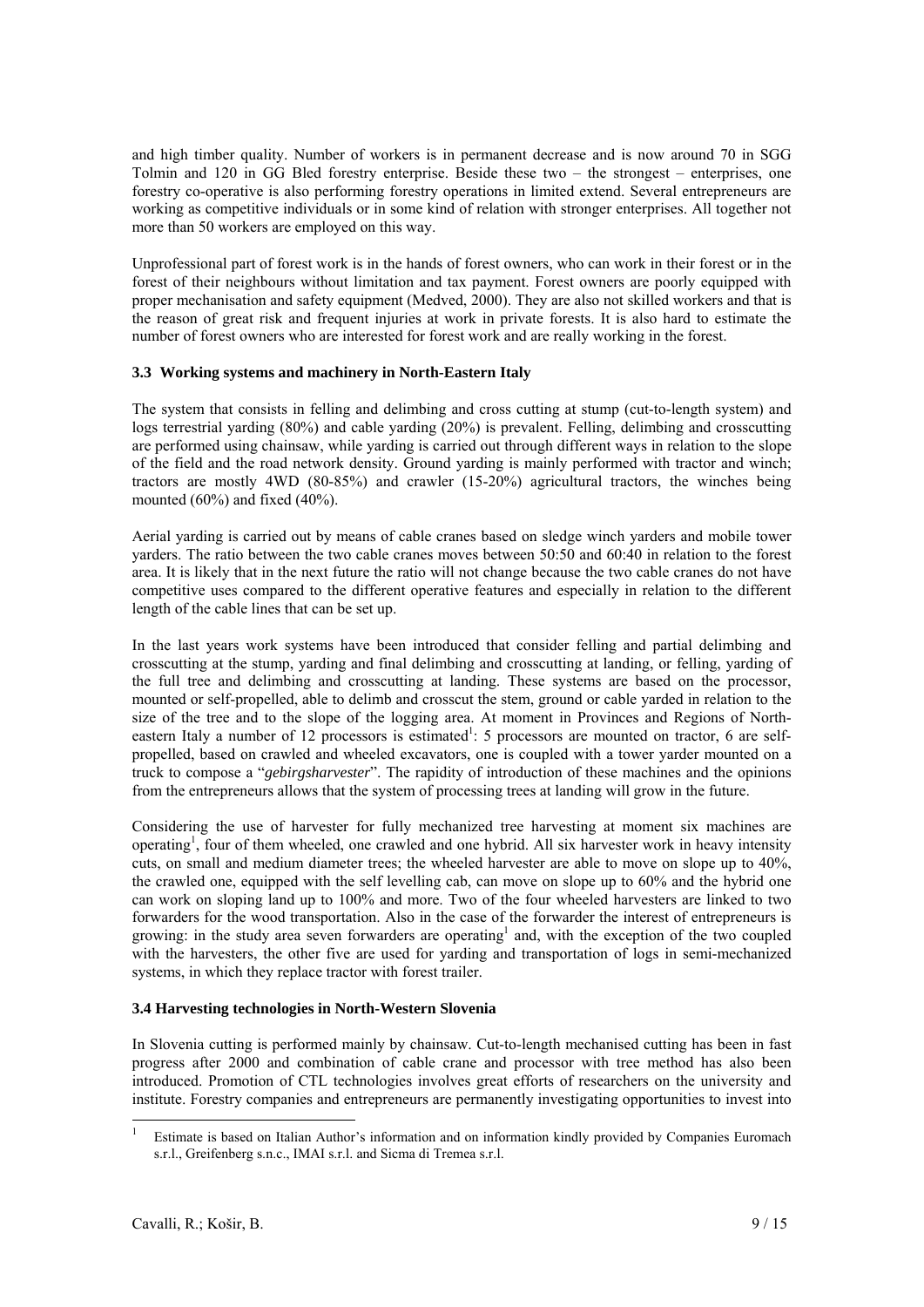modern machines. GG Bled enterprise is equipped with harvesters and forwarders and is performing CTL technology for several years. The problem of cutting the trees will be solved on easy and moderate terrain while on difficult terrain where cable skidding prevails the chainsaw will probably stay in use for a longer time.

Among the skidding forms tractors predominate. In Slovenia three types of tractors are in professional use in forestry. Major types are wheeled agricultural tractors, four wheel drive, equipped with two drum hydraulically driven and remote controlled winches. Second type are forestry skidders like Timberjack 240 C, Iwafuji T 41 or WOODY 110; and the third type is represented by tracked tractors equipped for forest work similarly as agricultural wheeled tractors. Cable skidding is important way of skidding in mountainous parts of Slovenia, where can locally reach one third of the wood volume. Ground hand skidding is important also, but as combination with tractor or cable skidding mainly (Table 9).

# **Table 9: Distribution of the forest area (in %) according to the skidding distance in Alpine part of Slovenia and the rest of the country**

|                          |                |                |                | Slovenia without Tolmin and Bled |          |              |       |
|--------------------------|----------------|----------------|----------------|----------------------------------|----------|--------------|-------|
|                          | $Up$ to<br>200 | $200 -$<br>400 | $400 -$<br>600 | 600-800                          | 800-1200 | Over<br>1200 | Total |
|                          |                |                |                | $\frac{0}{0}$                    |          |              |       |
| Cable crane              | 0,3            | 0,6            | 0,2            | 0,1                              | 0,1      | 0,0          | 1,3   |
| Cable+hand skidding      | 0,1            | 0,4            | 0,3            | 0,1                              | 0,1      | 0,0          | 1,0   |
| Hand skidding            | 0,3            | 0,3            | 0,1            | 0,0                              | 0,0      | 0,0          | 0,7   |
| Tractor+hand<br>skidding | 3,4            | 8,5            | 5,4            | 2,3                              | 1,4      | 0,5          | 21,5  |
| Tractor skidding         | 13,4           | 27,0           | 17,7           | 8,7                              | 5,4      | 3,3          | 75,5  |
| Total                    | 17,5           | 36,7           | 23,8           | 11,2                             | 7,0      | 3,9          | 100,0 |
|                          |                |                | Tolmin+Bled    |                                  |          |              |       |
| Cable crane              | 1,2            | 3,8            | 2,2            | 1,0                              | 1,3      | 0,0          | 9,5   |
| Cable+hand skidding      | 0,0            | 0,2            | 0,5            | 0,4                              | 0,2      | 0,3          | 1,7   |
| Hand skidding            | 2,1            | 2,5            | 1,5            | 0,6                              | 0,6      | 0,0          | 7,3   |
| Tractor+hand<br>skidding | 3,2            | 10,0           | 6,7            | 4,4                              | 3,7      | 2,9          | 30,9  |
| Tractor skidding         | 8,8            | 23,2           | 10,7           | 3,3                              | 4,4      | 0,3          | 50,6  |
| Total                    | 15,3           | 39,7           | 21,7           | 9,6                              | 10,2     | 3,4          | 100,0 |

The use of gravity long distance cable cranes has been for long time traditional in Slovenia, but last years have seen decline of these old machines. In the middle of eighties however the first modern all-terrain cranes emerged (Wanderfalke/Sherpa U III), despite the technique of the all-terrain skidding has been known before (Košir, 1991a,b). Most efficient cable cranes Syncrofalke have been purchased in the middle of nineties (Košir, 2003a, b). Syncrofalke design was welcomed by four forest companies, and showed great advantages. More and more obsolete machines have been put out of work, what is especially true for the classical one drum and long distance gravity cable cranes.

Chainsaw is major tool for felling and processing the trees in Slovenia today. On tractor terrain the cutto-length technology with harvesters will soon prevail. Difficult terrain and unfavourable ownership structure put severe restrictions on mechanised cutting. The tendency is still to replace manual and motormanual work in the forest by mechanised cutting (Krč, Košir, 2002, 2003, 2004). On steep terrains cable cranes offer possibility to operate with processor mounted on the body of the truck. Such practice has already proved good results in some countries, as well as in Slovenia.

However the following questions have still to be solved: 1) how and where to transport branchy trees to the roadside, 2) how to process hardwood species, 3) where we can obtain sufficient wood concentration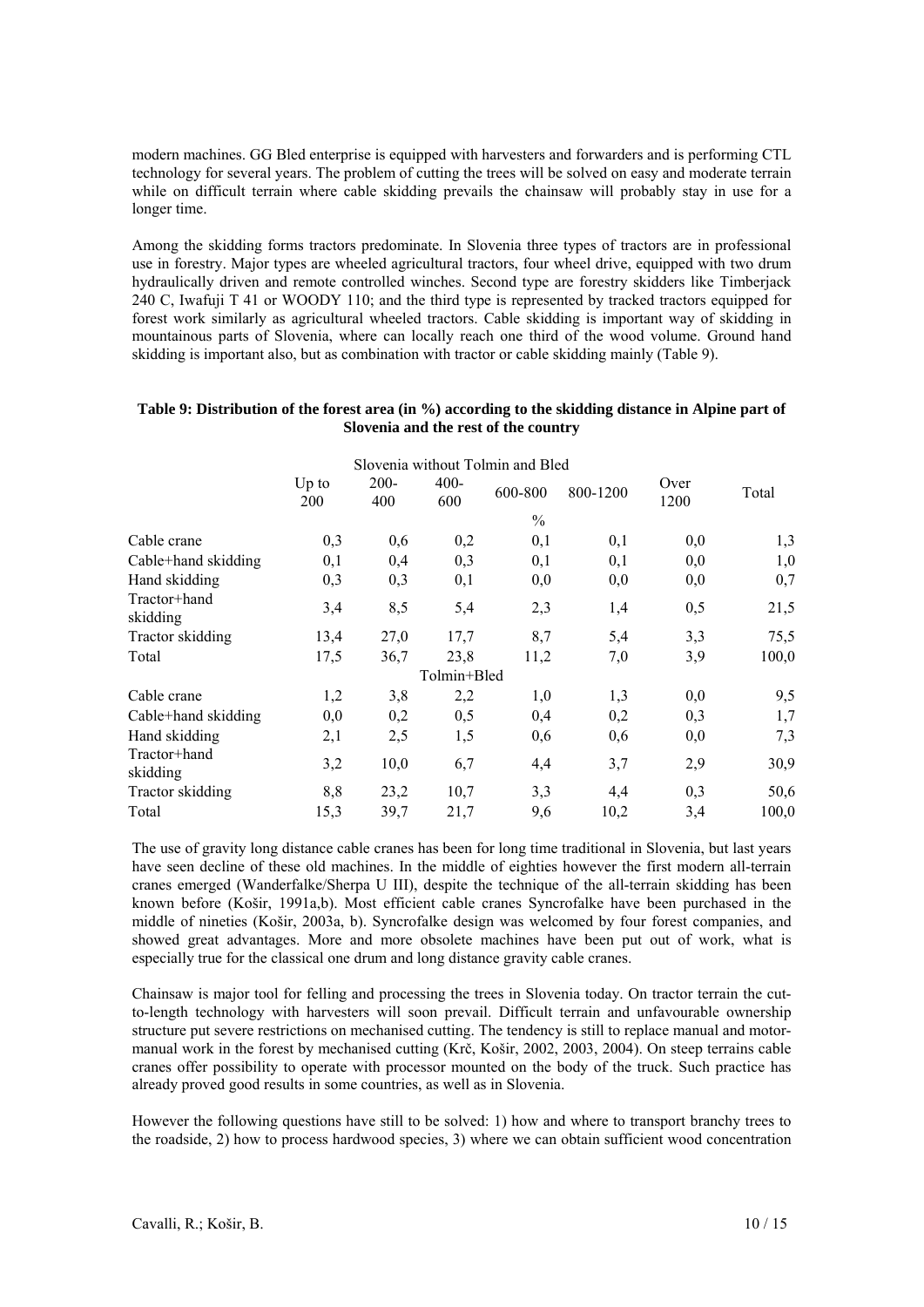per line to operate economically, 4) what to do with cutting residues along the roadside. Utilisation of forest residues for energy purposes has already begun, but the systems are still in development. Difficult terrain makes the introduction of such technologies more difficult, but on the other side full tree methods make possible considerations of possible whole tree biomass utilisation.



**Figure 2: Approximate delimitation between CTL and full tree methods (Košir, 2005) in Alpine region (small-scale forestry is not considered, based on real data from Slovenian forest inventory data bank)** 

# **4. Challenges and perspectives**

Even if the situations of the forest enterprise based in the Provinces and Regions of the North-eastern Italy are different, the problems are similar, as come out in the meetings with the forest entrepreneurs. One of the most important issues consists in the difficulty in finding qualified manpower, especially from the same area where the enterprise is based. As considered previously, the use of workers coming from non EU Countries is growing day by day. Among the factors that seem to make the forest work less attractive for the young generations, work seasonality and salary, especially when compared to the conditions under which forest work is carried out, are considered.

Another issue is represented by the difficulties in managing the depreciation of the investment in machinery and tools when compared to the income. The forest enterprises consider crucial to introduce machines that allow the increasing of the operations efficiency and the modification of the work systems and they know the opportunities represent by the public funding, but they are aware about the fact that the investments are difficult to be depreciated during the machines and tools useful life, considering their limited use. The difficulty in planning the enterprise activity for more than one year period leads the enterprises to act with circumspection and sometimes to leave the regional and provincial funding unused.

One problem concerns the forest road network, not from a qualitative point of view, but from a qualitative one. Some forest roads, built with cutting the uphill edge and filling the downhill one, are not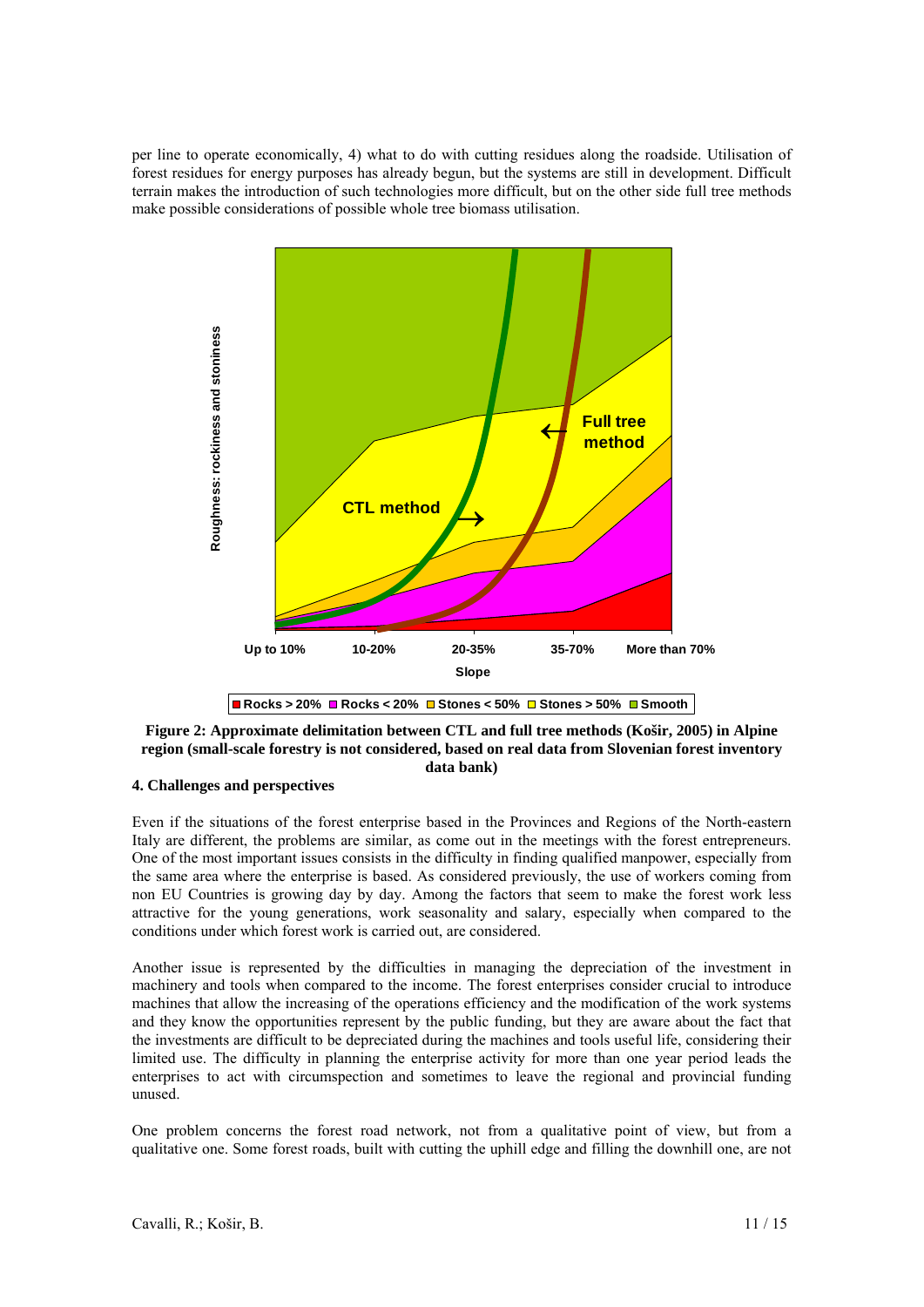able to support the weight of tractor and trailers which loading capacity is increased in the last few years. Another disadvantage is linked to the curves radium which, sometimes, have been designed to allow transportation of four meters long wood assortments. In most cases it is not possible to transport long wood assortments (eight or twelve meters) which is requested by sawmills, and which demand is increasing.

Other problems mainly regard forest enterprises specialized in firewood procurement. The coppice forests are not always supplied by a road network that allows an economic exploitation of such forests and the Municipalities that own the forests are not interested in enhancing the road network sometimes. As consequence the coppice forests are abandoned and forest enterprises buy firewood outside the area. mainly from Eastern Europe Countries but also from Central Europe ones (Austria and Germany) to cope with the market demand of firewood.

Finally the forest enterprises report that the present administrative procedures applied in allotting the cutting areas and verifying a wood sale do not fit properly the wood market dynamics and the sawmills requirements. The evolution of sawmill sector, that tends to take on peculiarities similar to the industrial sector, as for instance the criterion of *just in time*, is not well suited to the time needed for local wood procurement; sawmills have to buy wood from foreign countries markets that can guarantee wood assortments with length on demand and supplying time reduced to few days.

In order to let the forest enterprises from Bolzano Autonomous Province, Trento Autonomous Province, Veneto Region, Friuli-Venezia Giulia Region to continue performing their fundamental role, that overcomes the simply wood procurement function, and considers also the environment protection and the landscape enhancement, it is necessary to promote interventions able to increase the enterprise standard both from technical and managerial point of view.

Really important could be delegating the forest enterprise to carry out operations provided by the management plans of the public forest properties. The forest enterprises, once established the forest policy objectives and known the control methods by the Public Administration, should plan the operations and organize themselves in order to carry out such operations in a cost-effective scheduling of the works (Tollot, 2001).

Finally associations among forest enterprises should be improved with the aim of giving them more appearance also in the institutional centres, and changing from "object" to "subject" of the forest policy. The experiences carried out up to now show how the forest enterprises associations can provide information to the members, through periodical meetings in which are discussed topics related to wood market, technologies and work systems, relationships with Public Bodies, opportunities of new works, either in areas not considered previously by the forest enterprises because to far from the enterprise office or of different type in respect to the traditional ones, thank to the cooperation among forest enterprises that share machinery and experiences. The consciousness reached inside a forest enterprises consortium in Veneto Region, that counts as members 55 among forest enterprises and sawmills, is pushing toward the establishment of a regional association as already done in Lombardia Region (A.R.I.B.L., 2003) and in Umbria Region (Grohmann e Savini, 2004).

Major investments in forest road construction are not to be expected in Slovenia in next years. Many reasons support this estimation. If discussing the future role of cable skidding we may rely on old saying: »Where the wheel use is possible, the line is more expensive«. The situation in competition between tractor and cable skidding has been changing since modern cable cranes and full tree method came into operation. The old saying has to be proved with fresh calculations, where cutting and skidding costs of both systems are taken in consideration.

There is however a great area of hand skidding and hand-tractor skidding today (altogether more than 20% of forest land in Slovenia), where a competition between »wheel« and »line« will be won by those, who can offer more environment friendly and more economical skidding. Modern cable cranes have great opportunity just here, as less and less people are capable of heavy forest work on difficult terrain. In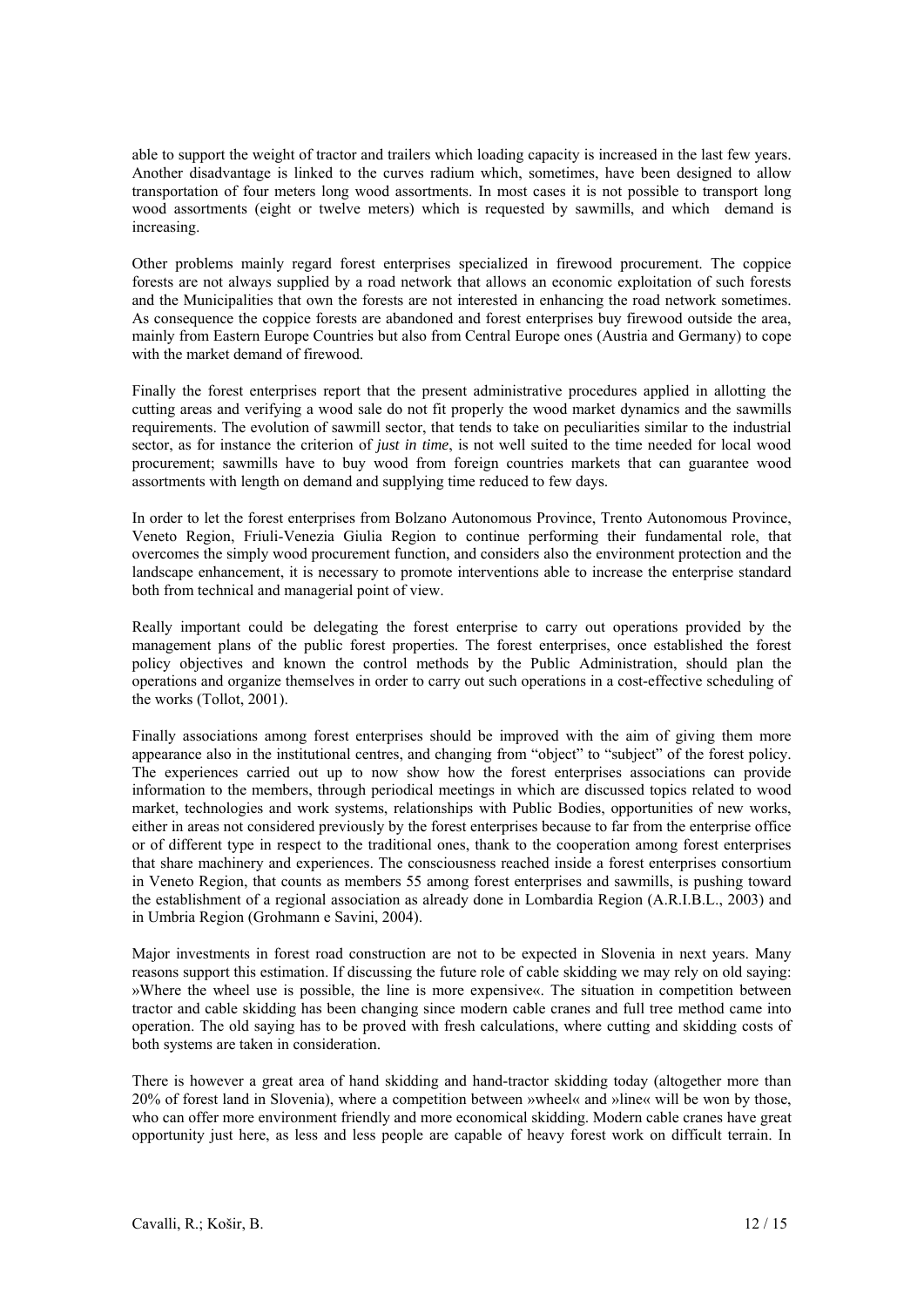many occasions the construction of the skid track on steep and sensitive terrain is to be restricted by environmental aspect as well as economic reasons, and that is the opportunity for the use of modern cable cranes too. Another step is to be done also toward the combination of cable crane and wood processing by the roadside (delimbing, bucking, sorting). This is hardly to be expected very soon and in great extent, as such method is dependent upon the way of forest management too.

# **5. Discussion**

European Union enables new thinking, which was already present on some parts of the continent centuries ago. Those parts of the Europe were at that time parts of the historical empires which united vast areas of that time. Today's Europe makes possible thinking of regional development with no borders again. Alpine region is one of them - with unique terrain, climate and similar forestry tradition. New born union makes possible discussions about the common markets of goods, technologies and human resources.

Difficult terrains in both countries have been in history challenge for survival and struggle for economically acceptable production. That has been reason for similar technical tradition in forestry in the whole Alpine area. Technology exchange begins with the exchange of information, and this paper should be a step forward in this kind of thinking.

It would be of great advantage for all partners if forestry faculties succeeded in closer cooperation, which is today possible within institutional and many informal connections. This article has ambition to be a start of new cross border cooperation between University of Padova and University of Ljubljana.

#### **6. References**

A.R.I.B.L. (2003). Associazione Regionale Imprese Boschive della Lombardia, http://www.aribl.it/index.html

Bortoli, P.L. (2001). La viabilità per la valorizzazione delle aree protette e della selvicoltura naturalistica. In Atti del Convegno Internazionale Viabilità forestale: aspetti ambientali, legislativi e tecnicoeconomici, 101-128. Lago Laceno – Bagnoli Irpino (AV), 2-3 ottobre 1998. Roma: A.G.R.A. Editrice

Cavalli, R. (2003). Educare al lavoro in bosco. Sherwood 9 (9): 5-7

Giordano, G. (1959). Logging Cableways. UN, ECE, FAO, LOG 60, Geneva, p.145

Giovannini, G. (2003). Personal communication

Grohmann, F. and Savini, P.. (2004). La disciplina del lavoro forestale in Umbria. In Atti del Convegno Professionalità, regolarità, sicurezza. Presupposti per un settore forestale di qualità, 37-39. Arezzo, 30 gennaio 2004. Sherwood 10 (2)

Košir, B. (1988). Gnezdov žični izvlek. Enciklopedija 3 Slovenije Enciklopedija Slovenije, MK, Ljubljana, p.253-253

Košir, B. (1991a). Spravilo lesa iglavcev navzgor in navzdol z žičnim žerjavom Wanderfalke U - AM in univerzalnim vozičkom Sherpa U, Zbornik gozdarstva in lesarstva, 37, BF, Ljubljana, p. 37-52

Košir, B. (1991b). Spravilo lesa navzgor s prirejenim žičnim žerjavom Igland teleskop z univerzalnim vozičkom Sherpa U, Zbornik gozdarstva in lesarstva, 37, BF, Ljubljana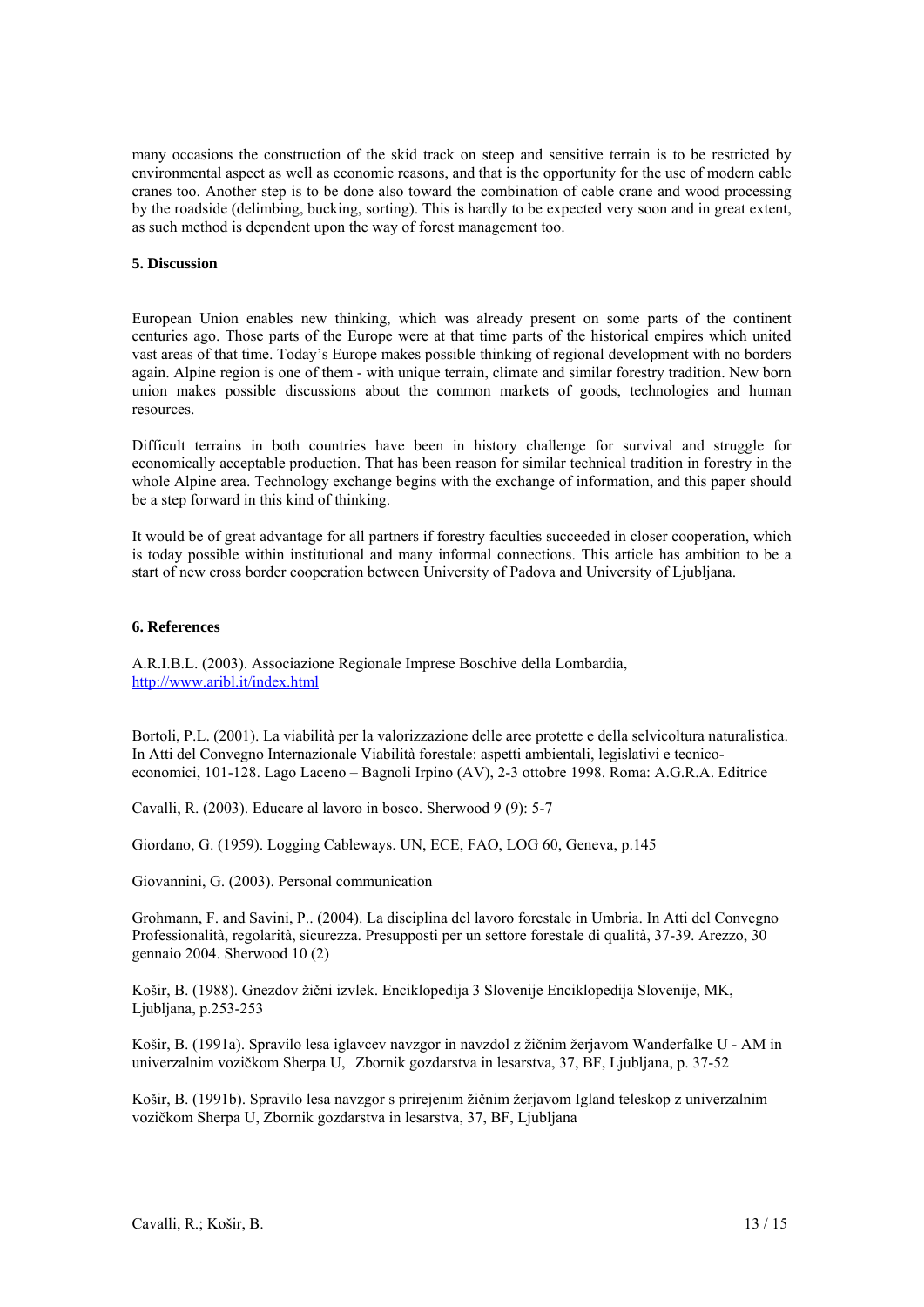Košir, B. (1993a). Characteristics and Importance of Small Scale Forestry in Slovenia. Mitteilungen, Heft 176, Forstlichen Versuchs- und Forschungsanstalt Baden Wurttemberg (Zbornik referatov IUFRO P 3.04, Berlin), Freiburg, p. 89-99

Košir, B. (1993b). Influencing factors on the organization of private forests of Slovenia. Proceedings of IUFRO Symposium, Forestry and Rural Development in Industrialized Countries - Where are we going?, Fredericton, New Brunswick, Canada, p. 253 – 262

Košir, B. (1994). Pantz, Lambert Ritter pl., Enciklopedija Slovenije, 8.knjiga, MK, Ljubljana, p. 235

Košir, B. (2003a). Optimal Line Lengths when Skidding Wood with the Syncrofalke Cable Crane in Slovenian Conditions. In: New trends in wood harvesting with cable systems for sustainable forest management in the mountains, Proceedings, FAO/ECE/ILO, Ossiach June 2001, p.81-90

Košir, B. (2003b). Some observations of Syncrofalke Cable Crane skidding in Slovenian Conditions. V: XXX CIOSTA-CIGR. Congress proceedings, Vol, 1, Torino, p.55-63

Košir, B. (2005). Presentation at Symposium on CTL introduction in Slovenia. Kočevje and Novo mesto, September 2005

Krč, J. (1996). Application of forest inventory databases in computer simulations - Phyton, Bioindication of Stress in Forest Trees and Forest Ecosystems, Vol. 36, fasc. 3, Horn, Austrija, p. 174-180

Krč, J. and Košir, B. (2002). Sestojne in terenske možnosti strojne sečnje v Sloveniji. Ljubljana: Biotehniška fakulteta, Oddelek za gozdarstvo in obnovljive gozdne vire,. p. 71

Krč, J. and Košir, B. (2003). Ekonomske možnosti strojne sečnje v Sloveniji. Ljubljana: Biotehniška fakulteta, Oddelek za gozdarstvo in obnovljive gozdne vire,. p. 46

Krč, J. and Košir, B. (2004). Spravilo lesa po strojni sečnji. Ljubljana: Biotehniška fakulteta, Oddelek za gozdarstvo in obnovljive gozdne vire,.p. 43

Medved, M. (2000). Gozdnogospodarske posledice posestne sestave slovenskih zasebnih gozdov. Biotechnical faculty, Doc. Thesis, Ljubljana, p.227

Medved, M. (2003). Posestne razmere in pridobivanje lesa v zasebnih gozdovih. Gozd.V. 9(61), Ljubljana, p. 347-359

Provincia Autonoma di Bolzano. (2003). Bosco in Alto Adige. Dipartimento Foreste, http://www.provinz.bz.it/aprov/index\_i.htm

Regione Friuli-Venezia Giulia. (2005). Aggiornamento dell'archivio regionale delle imprese di utilizzazione forestale. Udine: Direzione Centrale Risorse agricole, naturali, forestali e montagna.

Schmiedhofer, J. (2004). Personal communication

Tollot, G. (2001). Imprese forestali e fabbisogno di innovazione. In Utilizzazioni forestali: innovazioni tecnologiche per salvaguardare una risorsa naturale locale, ed. R. Cavalli e M. Fontanive, 17-18. Santo Stefano di Cadore: Comunità Montana del Comelico e Sappada

# **7. Acknowledgments**